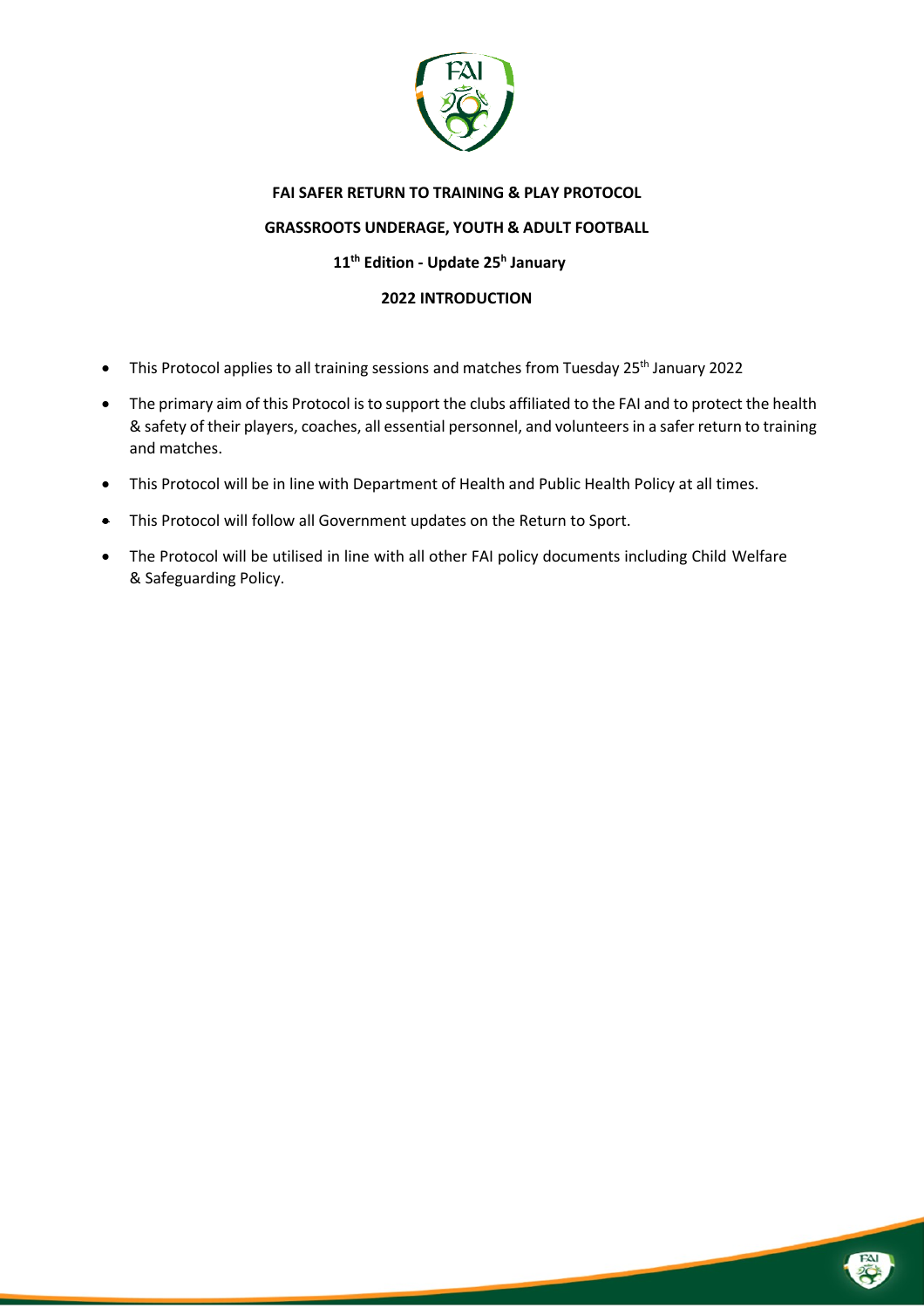## **CONTENT**

- 1) Key Dates
- 2) Key Items
- 3) Symptomatic
- 4) Transport
- 5) Additional Guidance
- 6) Next Steps

## **1 - Key Dates**

• This Protocol applies to all training sessions and matches from Tuesday 25<sup>th</sup> January 2022 and must be adhered to for all training sessions and matches under the jurisdiction of the FAI and its Affiliates

## **2** - **Key Items**

- Formal requirements for physical distancing (2m) removed
- 8pm closing time for football events removed
- Capacity restrictions for outdoor football events removed
- Capacity restrictions for indoor football events removed
- Seated only spectators at indoor football events removed
- Use of pods for indoor football activities removed
- Use of a COVID pass to access indoor events removed

#### **3 – Symptomatic**

- If you are symptomatic, the following guidelines should be followed: https://www2.hse.ie/conditions/coronavirus/symptoms.html
- Guidelines on when and how to restrict movements can be found here https://www2.hse.ie/conditions/coronavirus/managing-coronavirus-at-home/if-you-livewith- someone-who-has-coronavirus.html

#### **4 – Transport**

- Teams should arrive as close to kick off as possible.
- All players and staff should travel to games in line with HSE Guidelines
- Football clubs organising transport to/from events should implement protective measures such as mask wearing etc. as appropriate.
- Protective measures such as physical distancing, mask wearing etc. should also be implemented.